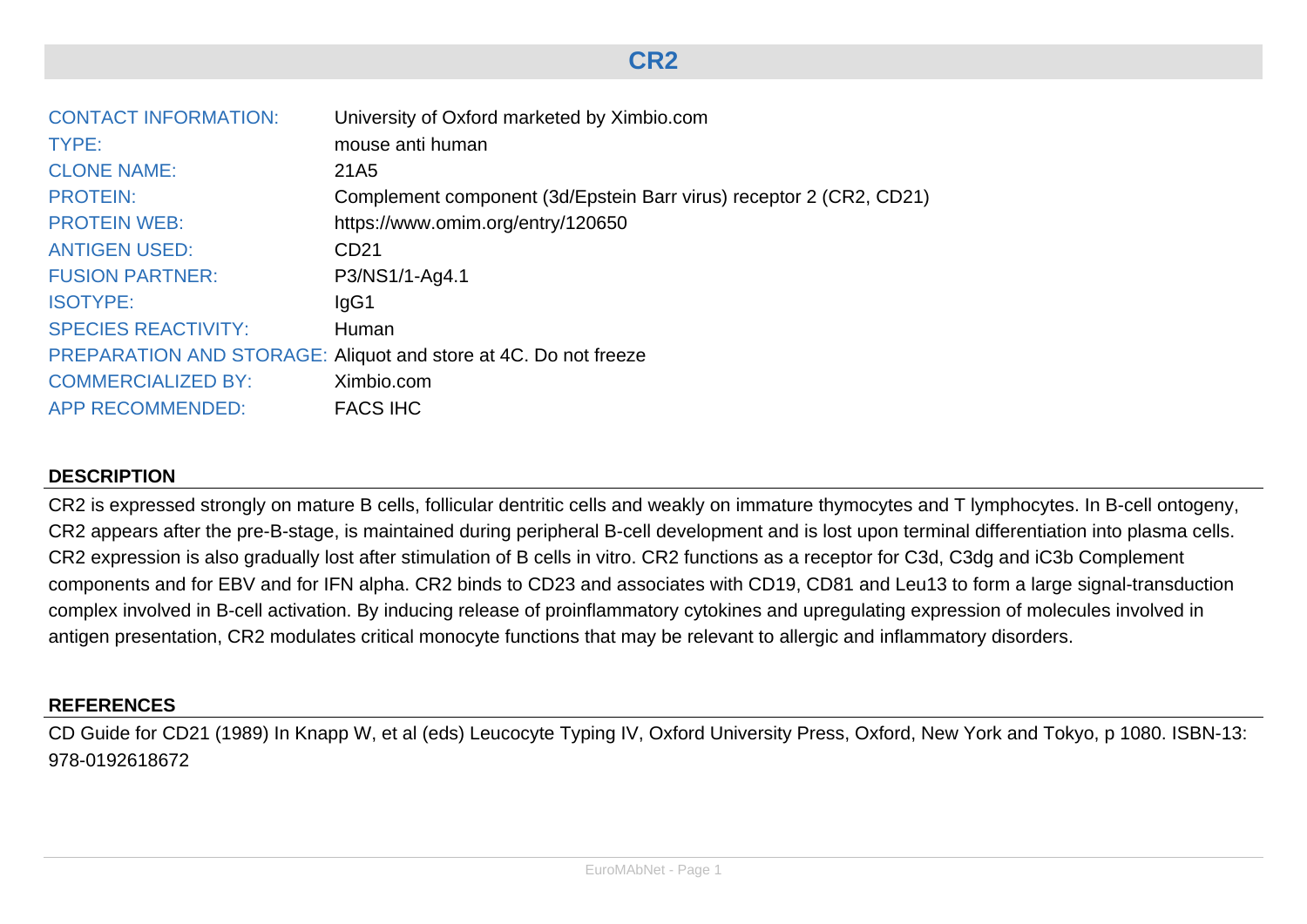## **APPLICATIONS**

| <b>IHC Techniques</b>              |                |  |             | Clone Dilution Antibody concentration Antigen retrieval method Visualization kit Positive control Negative control Protein localization Positivity in other species |          |  |  |  |  |  |  |
|------------------------------------|----------------|--|-------------|---------------------------------------------------------------------------------------------------------------------------------------------------------------------|----------|--|--|--|--|--|--|
| <b>Frozen tissue and cytospins</b> |                |  |             |                                                                                                                                                                     |          |  |  |  |  |  |  |
| <b>Paraffin tissue</b>             |                |  |             |                                                                                                                                                                     |          |  |  |  |  |  |  |
| Recommended                        | $ 21A/5 $ Neat |  | supernatant |                                                                                                                                                                     | Envision |  |  |  |  |  |  |
| Immunofluorescence                 |                |  |             |                                                                                                                                                                     |          |  |  |  |  |  |  |